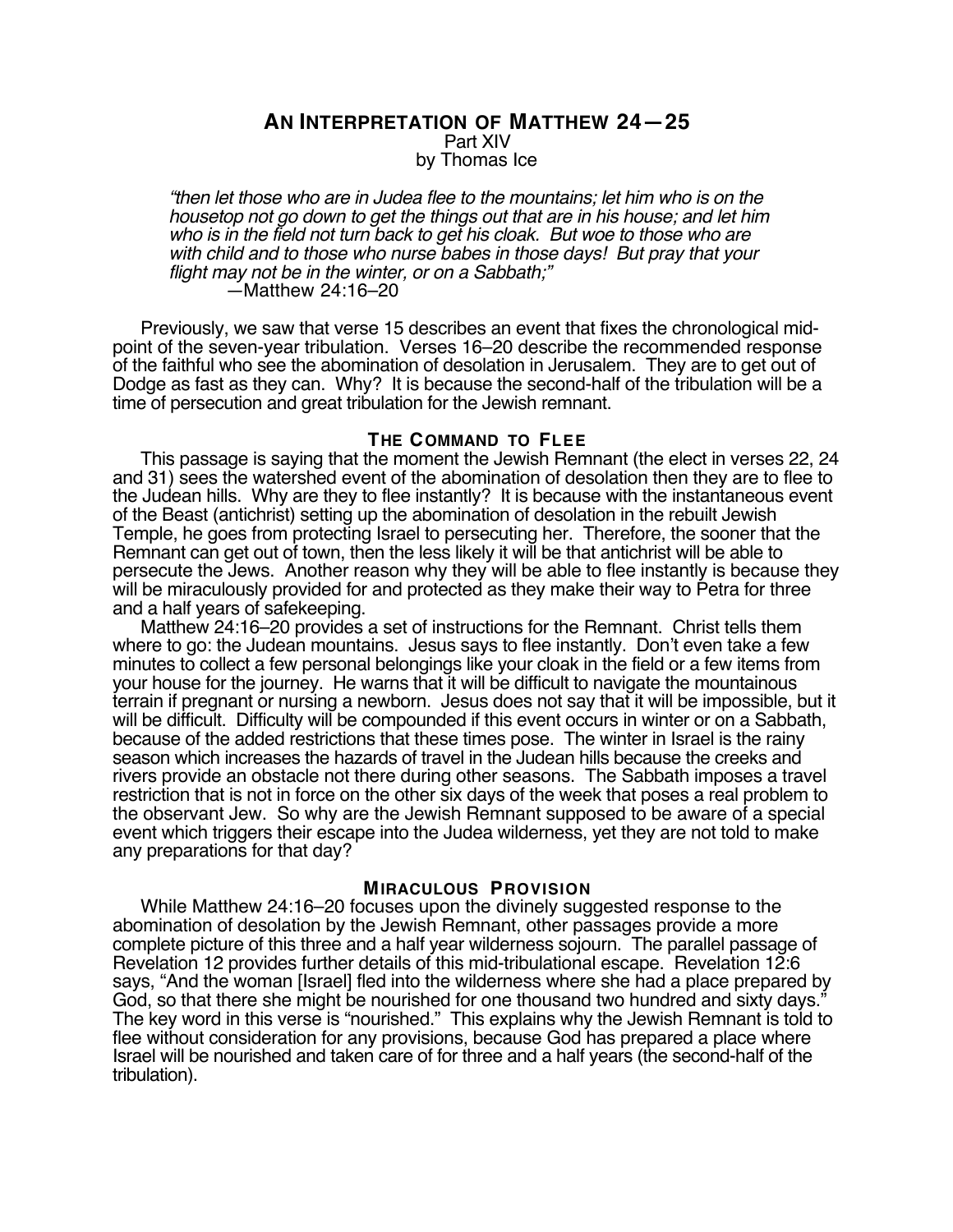Notice some of the Old Testament passages that describe God's provision for His people during this three and a half year period:

The afflicted and needy are seeking water, but there is none, and their tongue is parched with thirst; I, the LORD, will answer them Myself, as the God of Israel I will not forsake them. I will open rivers on the bare heights, and springs in the midst of the valleys; I will make the wilderness a pool of water, and the dry land fountains of water. I will put the cedar in the wilderness, the acacia, and the myrtle, and the olive tree; I will place the juniper in the desert, together with the box tree and the cypress, that they may see and recognize, and consider and gain insight as well, that the hand of the LORD has done this, and the Holy One of Israel has created it.

—Isaiah 41:17–20

"I will surely assemble all of you, Jacob, I will surely gather the remnant of Israel. I will put them together like *sheep in the fold* [Hebrew word is *basrah*]; like a flock in the midst of its pasture they will be noisy with men."  $-Micah$  2:12

The drama is further explained in Revelation 12:12–13, which reads as follows:

For this reason, rejoice, O heavens and you who dwell in them. Woe to the earth and the sea, because the devil has come down to you, having great wrath, knowing that he has only a short time. And when the dragon saw that he was thrown down to the earth, he persecuted the woman who gave birth to the male child.

Satan's wrath is directed toward the Jewish Remnant at the middle of the tribulation. This requires Divine protection. There is cause and effect relationship between the heavenly (the casting of Satan from heaven to earth) and earthly (the abomination of desolation) events. At the mid-point of the tribulation, Satan now indwells the human antichrist and commences his campaign of anti-Semitism against the Jews with all haste. Thus, the need for a hasty retreat by Israel as advocated by Jesus.

Next, Revelation 12:14 says, "And the two wings of the great eagle were given to the woman, in order that she might fly into the wilderness to her place, where she was nourished for a time and times and half a time, from the presence of the serpent." The "two wings of the great eagle," do not refer to the Israeli or American Air Forces. Instead, it is a figure of speech denoting Divine assistance, like that which was given to Israel during the Exodus and for her forty-year wonderings. That very same language was used in Exodus 19:4 of God's miraculous provision for the nation: "You yourselves have seen what I did to the Egyptians, and how I bore you on eagles' wings, and brought you to Myself." Deuteronomy 32:10–12 speaks of a similar miraculous provision at the Exodus in relationship to eagles' wings.

Putting the pieces of the puzzle together, it appears that the Jewish Remnant can flee Jerusalem without concern for provisions, since God will nurture and care for them as He did the Exodus generation through miraculous means. Very likely the Lord will provide food (perhaps manna), water, and clothing for His Remnant that will be on the run and in hiding so as to escape the persecution of the dragon during the final half of the tribulation.

## **PRETERIST OBJECTIONS**

Regular readers of this commentary will not be surprised to learn that preterists do not agree with this interpretation. Predictably, they believe Matthew 24:16–20 was fulfilled in the first century. Gary DeMar says, "Matthew 24:16–20 clearly presents first-century-Israel living conditions."1 This presents no problem at all for a future fulfillment. In fact, I have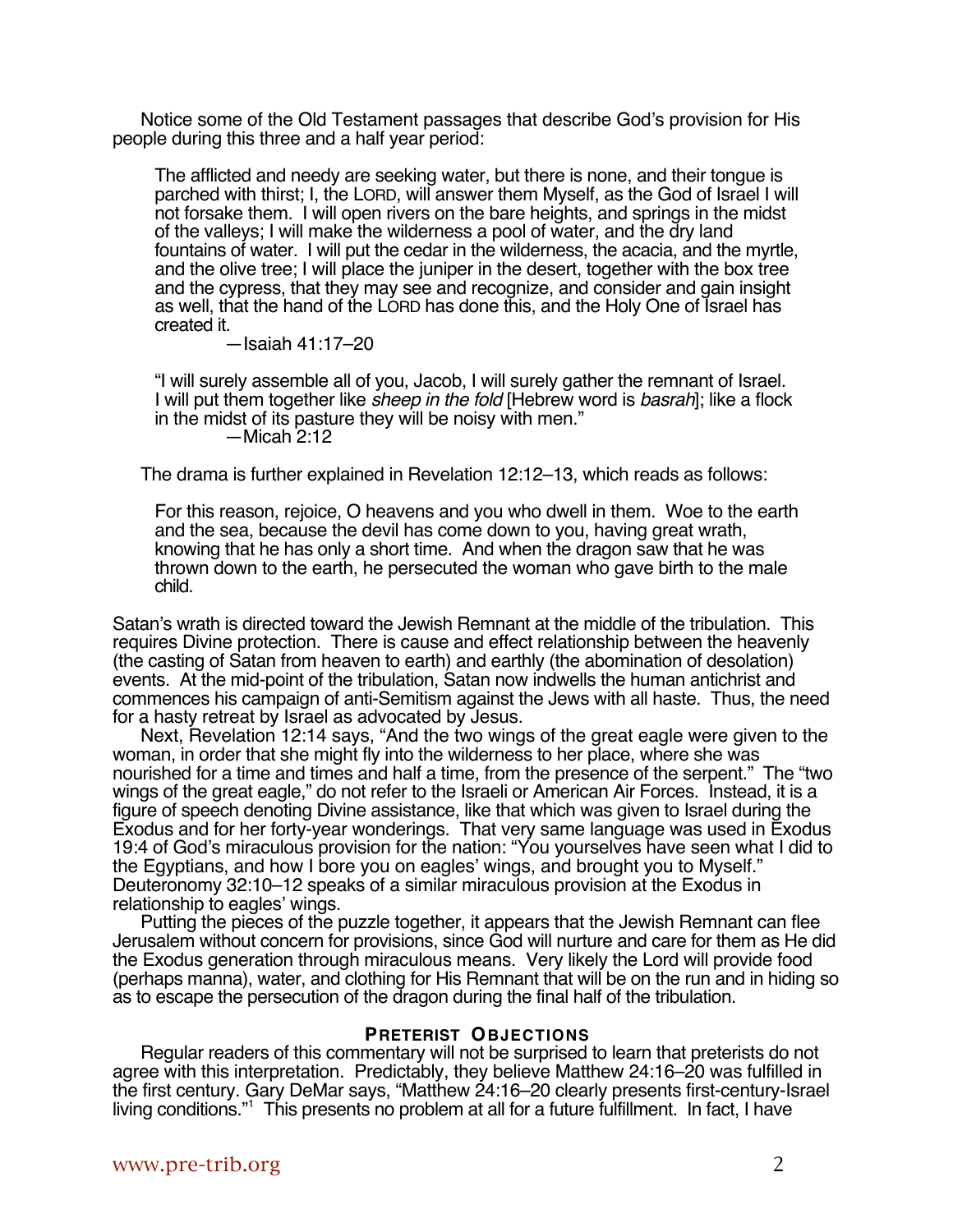been to Jerusalem a number of times over the years. In the old city, many of the houses are very old and have retained many of the features of "first-century-Israel," including the fact that the top of one's roof is still part of modern living in Jerusalem. In fact, one of the best ways to navigate across the old city is to walk on the roofs. I have done it many times. DeMar needs a good tour of "modern" Jerusalem. The points he makes in his attempt to argue that this passage requires a first-century setting have no traction and does not at all render a modern fulfillment unlikely.

Dr. Kenneth Gentry speaks of "Christ's dire warning to flee without turning back (Matt. 24:16–18). Once Titus begins encircling the city, it will not take him long to seal it off from the outer world (Matt. 24:16–20)."<sup>2</sup> There are a number of problems with trying to make Dr. Gentry's position fit the A.D. 70 event. Dr. Randall Price provides the following objections to Dr. Gentry's misguided assertion:

According to the fourth-century Church historian Eusebius, Christians fled to Pella in A.D. 61–62, many years before the beginning of the Jewish Revolt in A.D. 66, and many more years before the "abomination of desolation" (according to the preterist's interpretation) occurred with the Roman army surrounding Jerusalem or entering the Temple precincts in A.D. 70. To this problem should be added the fact that the Romans controlled the Judean countryside (to which Jerusalem belongs) as well as its immediate environs for some time prior to their siege of the city, which would have made it practically impossible for either Jerusalemites or those in fields outside the city, to make an escape. Neither Jesus could have meant that a flight should take place once the siege began, for any escaping at this time would have run into the hands of the enemy! Moreover, as many commentators have observed, the biblical command to "flee to the *mountains*" (Matt. 24:16; Mk. 13:14; cf. Lk. 21:21) hardly agrees with the geographical setting of Pella in the low-lying foothills of the Transjordan valley on the other side of the River Jordan. Since Jerusalem is called "the Holy Mountain" (Psa. 48:1; cf. 87:1-2), "Mount Zion" (Psa. 74:2; 78:68-69), and is situated and surrounded by "mountains" (Psa. 125:1-2; cf. 48:2) "fleeing to the mountains" could not be interpreted as descending to a lower elevation and it is far more reasonable that "the mountains" of Jesus' reference would be those that immediately surrounded the city (i.e., the Judean hills, cf. Ezek. 7:15-16), since Jesus' command was not to flee from Judea but within it.<sup>3</sup>

### **CONCLUSION**

It is clear that the Jewish Remnant will be fleeing to the Judean wilderness where Old Testament passages teach (along with Revelation 12) that she will be miraculously protected for the later half of the tribulation. The place of her protection is said in the Old Testament to be Bozrah. "'For I have sworn by Myself,' declares the LORD, 'that Bozrah will become an object of horror, a reproach, a ruin and a curse; and all its cities will become perpetual ruins. I have heard a message from the LORD, and an envoy is sent among the nations, saying, 'Gather yourselves together and come against her, and rise up for battle!'" (Jeremiah 49:13–14) Bozrah is a region in southwest Jordan, where the ancient fortress city of Petra is located. Isaiah 63:1–3 asks, "Who is this who comes from Edom, with garments of glowing colors from Bozrah, this One who is majestic in His apparel, marching in the greatness of His strength? It is I who speak in righteousness, mighty to save. Why is Your apparel red, and Your garments like the one who treads in the wine press? I have trodden the wine trough alone, and from the peoples there was no man with Me. I also trod them in My anger, and trampled them in My wrath; and their lifeblood is sprinkled on My garments, and I stained all My raiment." Bozrah (Petra) is the place where up to a couple million Jews have been hidden away since the middle of the tribulation when they fled from Judea. The Lord has nourished them for those three and a half years and now He defends this Jewish Remnant that by the time of the second coming has converted in mass to Jesus